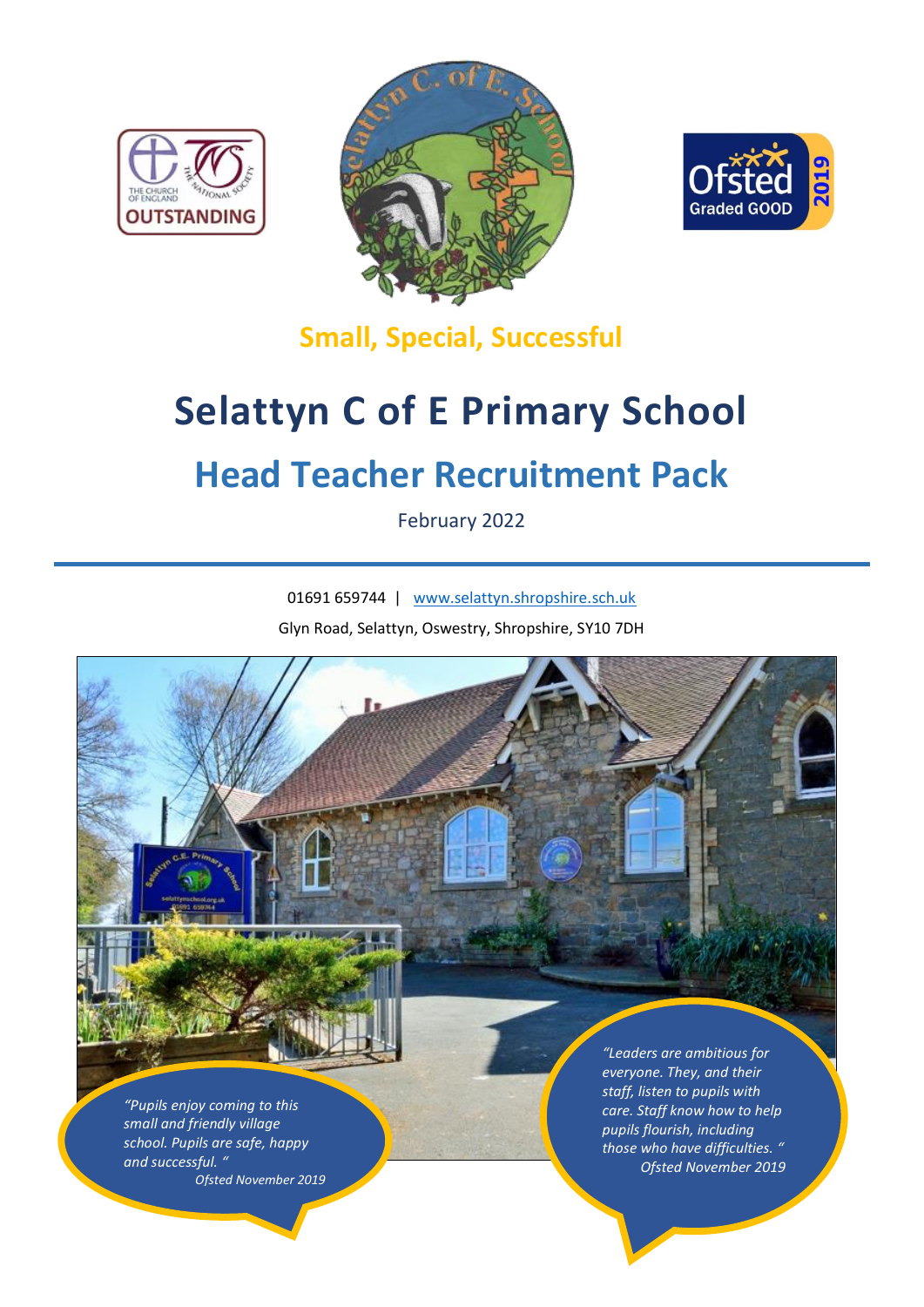

#### Dear Applicant,

Following the announcement to retire from our current Headteacher, an exciting opportunity has arisen to lead our successful primary school. We are looking for an enthusiastic and inspiring leader who will build on the school's many strengths, and values, to take Selattyn C of E school to its next stage of development.

The governors are extremely proud of our school and the children who attend. We strive to provide an excellent learning environment where children and staff all feel happy, safe and supported and children are enabled to achieve their full potential. We are proud of our ethos and our place in the wider community as a fully inclusive primary school with a very good reputation within the locality.

The school's ethos is central to its success and prioritises respect and personal development as a means of enabling the individual child to flourish. Our unique setting and nurturing environment are why many families choose our school from outside our catchment area.

We have experienced and dedicated teachers, teaching assistants and support staff, all of whom are valued members of the team and they are encouraged and supported to share ideas to improve our school further, helping everyone to grow and develop.

The school is surrounded by countryside and fields, and it occupies a very enviable position in a truly beautiful, rural area. The school benefits from being set on a large rural site with many opportunities for children to access the outdoors, which they always enjoy. Our unique environment is used throughout the year to enrich our curriculum.

We are a dedicated team of Governors who are committed in supporting the Headteacher and staff to provide the best for all stakeholders.

On behalf of the Governors and the community at Selattyn C of E Primary School, I would like to thank you for your interest in applying for the Headship at our school. The enclosed information should provide you with a good understanding of our school and the type of person we are looking for, but I would strongly encourage you to visit the school. If you like what you see and believe you can lead our school's exciting next phase of development, then we look forward to receiving your application.

Sarah Samson

Chair of Governors Selattyn C of E Primary School

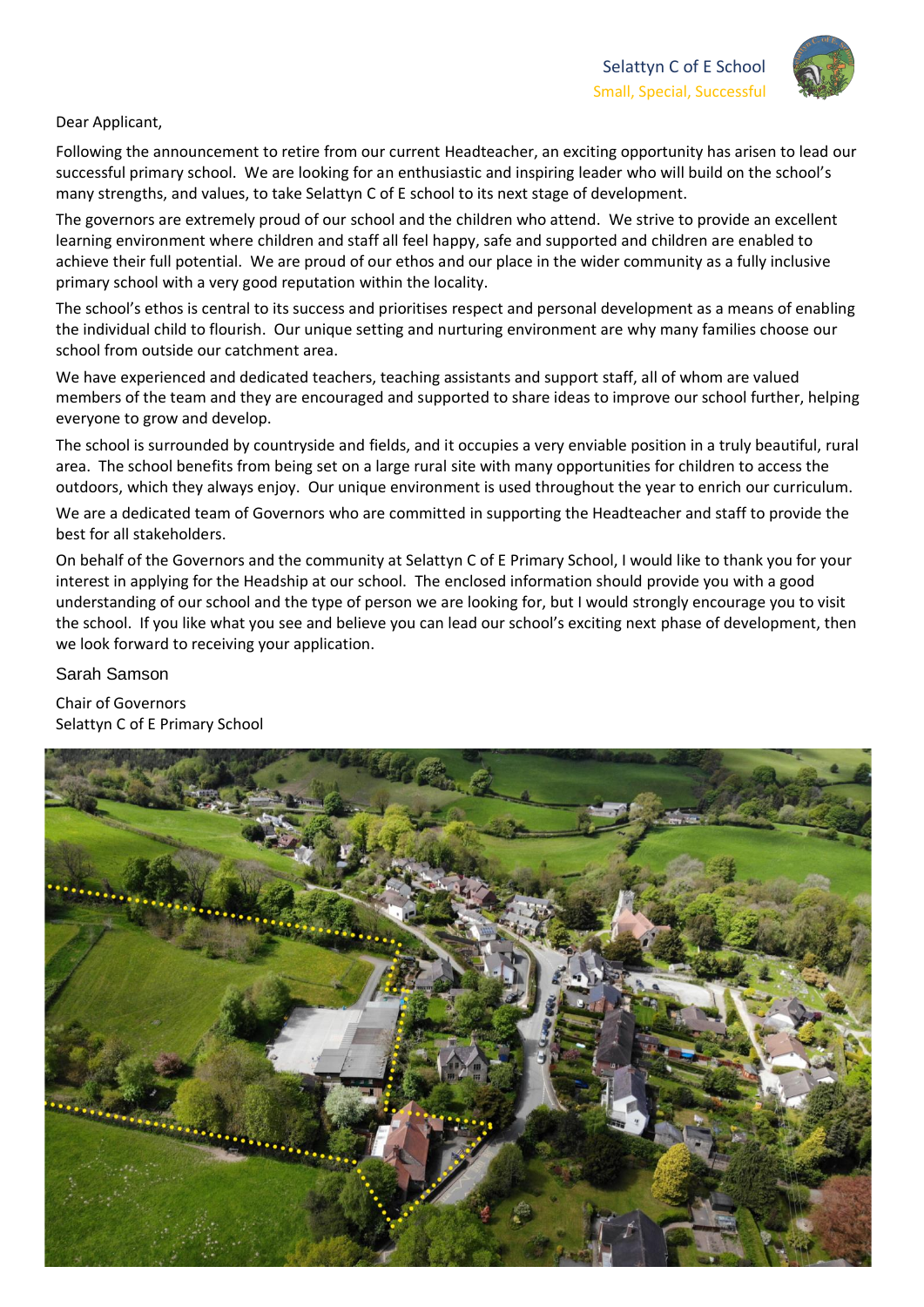

# About Us

Selattyn C of E Primary School is an extremely popular small school, with an overriding Family Ethos.

It is a unique, rural school situated in the village of Selattyn with close ties to the village church and community.

At present there are 92 pupils on role, who come from a range of socio-economic backgrounds. Amongst our pupils, we have several who have chosen us for our nurturing learning environment, strong pastoral care, consistent outstanding behaviour, thoughtful promotion of spiritual, moral, social and cultural development, Christian values, respectful family ethos and sense of security that our small school provides.

We are fully committed to inclusion, with mixed age classes and periodic vertical-based learning in our school families; allowing us a flexible, challenging, and positive environment with a strong emphasis on physical and mental well-being, enabling all pupils to thrive and realise their potential in the fullest sense.

# Mission Statement

Selattyn Church of England School takes pride in being a small, special, successful family with an overriding, caring Christian ethos.

Christian values run as a thread through our learning and teaching, and collective worship forms an important part of our daily life.

We nurture and utilise our unique rural environment, and draw from and contribute to our local community and church.

We believe in the realisation of each individual's true potential, regardless of their ability or social background, through their personalised learning and spiritual journey with an onus on making education exciting and fun. We aim to develop a culture of true inclusion and diversity where all individuals are proud of their identity and are able to participate fully in school life.



# Our Aims

- To provide an inclusive Christian learning environment where every child feels happy, secure, valued and suitably challenged
- To ensure children are aware of God's environment in which they live and learn
- To maximise the potential of every individual with an acceptance and realisation that each child's abilities, capabilities, aptitudes and needs are different
- To ensure equality of educational opportunity for all children and adults in the school
- To promote the spiritual, moral, cultural, mental, social and physical development of every child within school
- To promote a culture of high standards and expectations through all aspects of school life
- To encourage independence and self motivation and help children develop lively and enquiring minds
- To model and nurture a culture of respect for each other and ourselves and give children the responsibility for their own behaviour
- To promote enjoyment of and high standards and expectations in numeracy, literacy, sciences, humanities, physical activities and the arts
- To foster links with the local and wider communities and explore the benefits of shared initiatives and expertise
- To live and learn within the family atmosphere that lies at the heart of our small village school.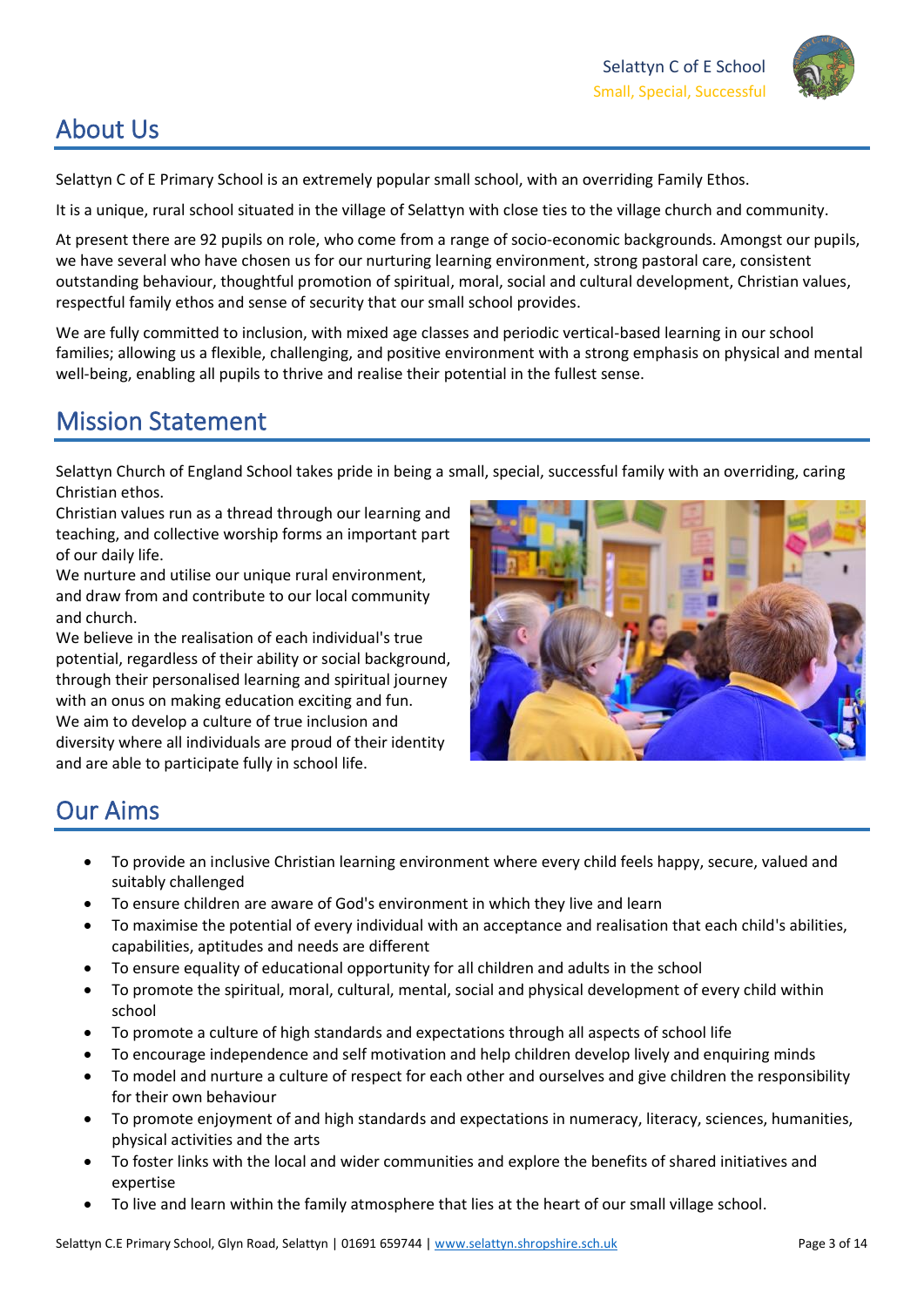

## What Ofsted said about us …

We were rated as a "good" school by Ofsted in November 2019.

[You can read the full Ofsted report here](https://reports.ofsted.gov.uk/provider/21/123499)



# Other School Activities

School offers many activities which enhance the curriculum and children's learning, and support the wider community. Many activities were paused due to COVID and some are still to get fully up and running. Some of the activities regularly part of school life are:

- Local Curriculum days run over 2.5 days a term with children working in mixed age family groups. Children take part in activities including forest school, healthy living / sports, orienteering, rights for life, gardening. These days take advantage of our large, rural site and are always very popular.
- Little Badgers, our weekly parent / carer and toddler group.
- Active and well-supported PTA who have raised significant funds to support the school.
- After school sports clubs provided by an outside Sports coach.
- Christmas service in the village Church and Summer Production which includes all school children.
- Pupils from Class 4 are regularly invited to Moreton Hall School as part of their schools' creative arts programme.
- Involvement in activities at St Martins School, our feeder secondary school.
- Participation in sports activities with other local schools.
- Peripatetic piano & guitar lessons.
- Swimming for pupils in years 5 & 6

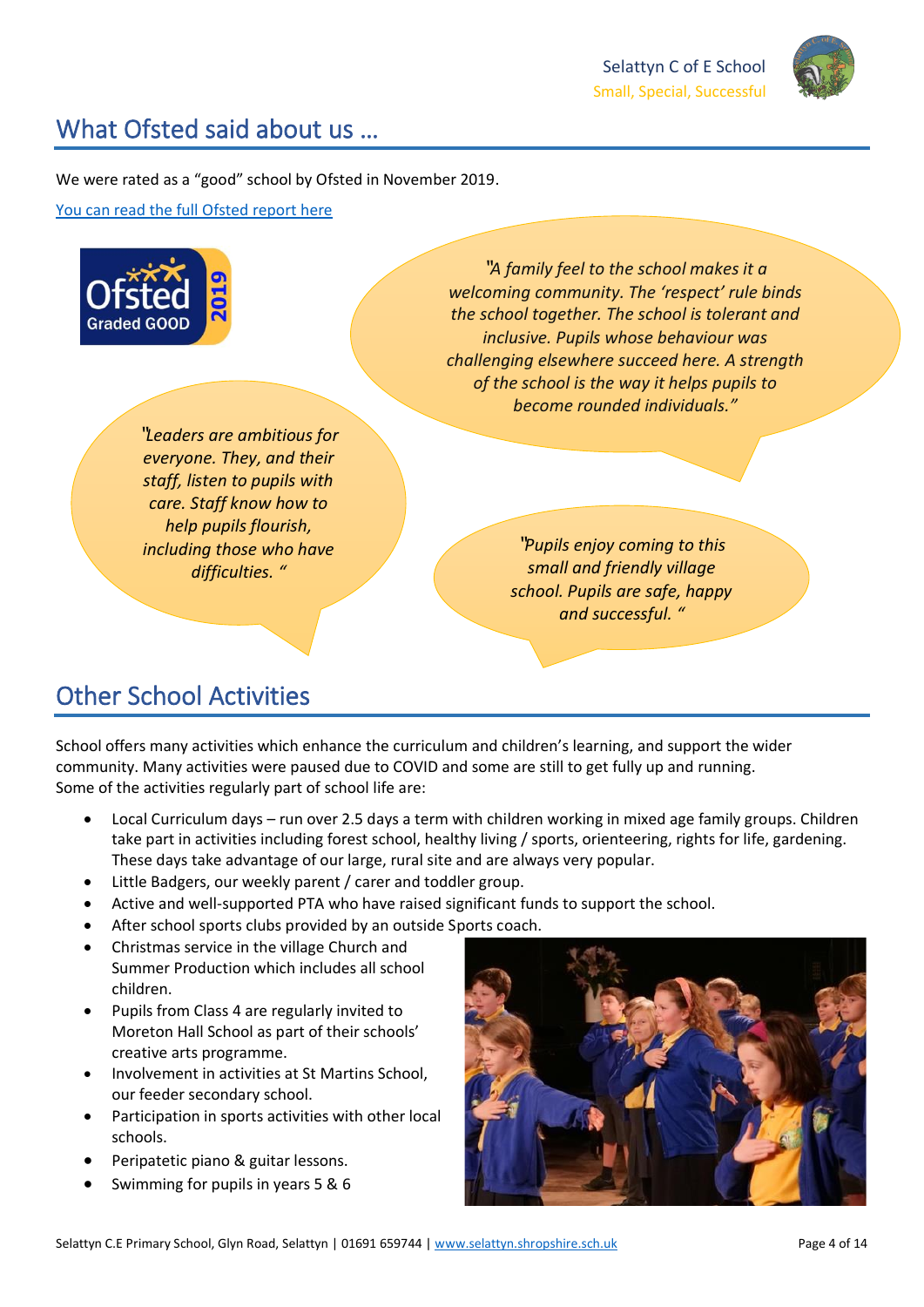

# Our Christian Ethos

We believe in a whole school approach that encourages an integrated 'family' atmosphere throughout the school. This is sustained by all members of our community being genuinely interested in the welfare of each other and each child knowing that there is always a sympathetic companion nearby, adult or child. We believe we are family, God's

family and that in His care and with His guidance we will flourish and grow together.

This 'family' atmosphere is also promoted by the willingness of all children to assist and care for each other; to share in each other's concerns and successes so that the whole community develops together in an atmosphere of friendly, mutual cooperation.

We aim to develop every individual to their full potential, through the encouragement of high standards and high expectations. We aim to offer a broad, balanced and creative curriculum and to foster in our children a love and enjoyment of learning and respect for and an understanding of God's world in which they live.

Through all activities we promote independence, understanding, forgiveness, co-operation, initiative, perseverance, and self-discipline.



## What SIAMS said about us .....

We were rated as an "Outstanding" Christian school by SIAMS in April of 2016.

[You can read our full report here](https://www.selattyn.shropshire.sch.uk/_files/ugd/a2ef7e_7a0ae28f254b49efadb1b5e37a43a477.pdf)



 $\overline{\phantom{a}}$ 

 *to have positive behaviour for "The chosen Christian values, notably the value of respect, are threaded seamlessly through the life of the school. As a result, the values enable all ages and abilities learning so progress is secured and standards are high."*

*"Christian values have a significant impact on the learning outcomes, personal development and well-being of all ages and abilities."*

> *"The school's special 'local curriculum' provides excellent creative activities both indoors and outside. These curriculum days are rich in opportunities for spiritual development."*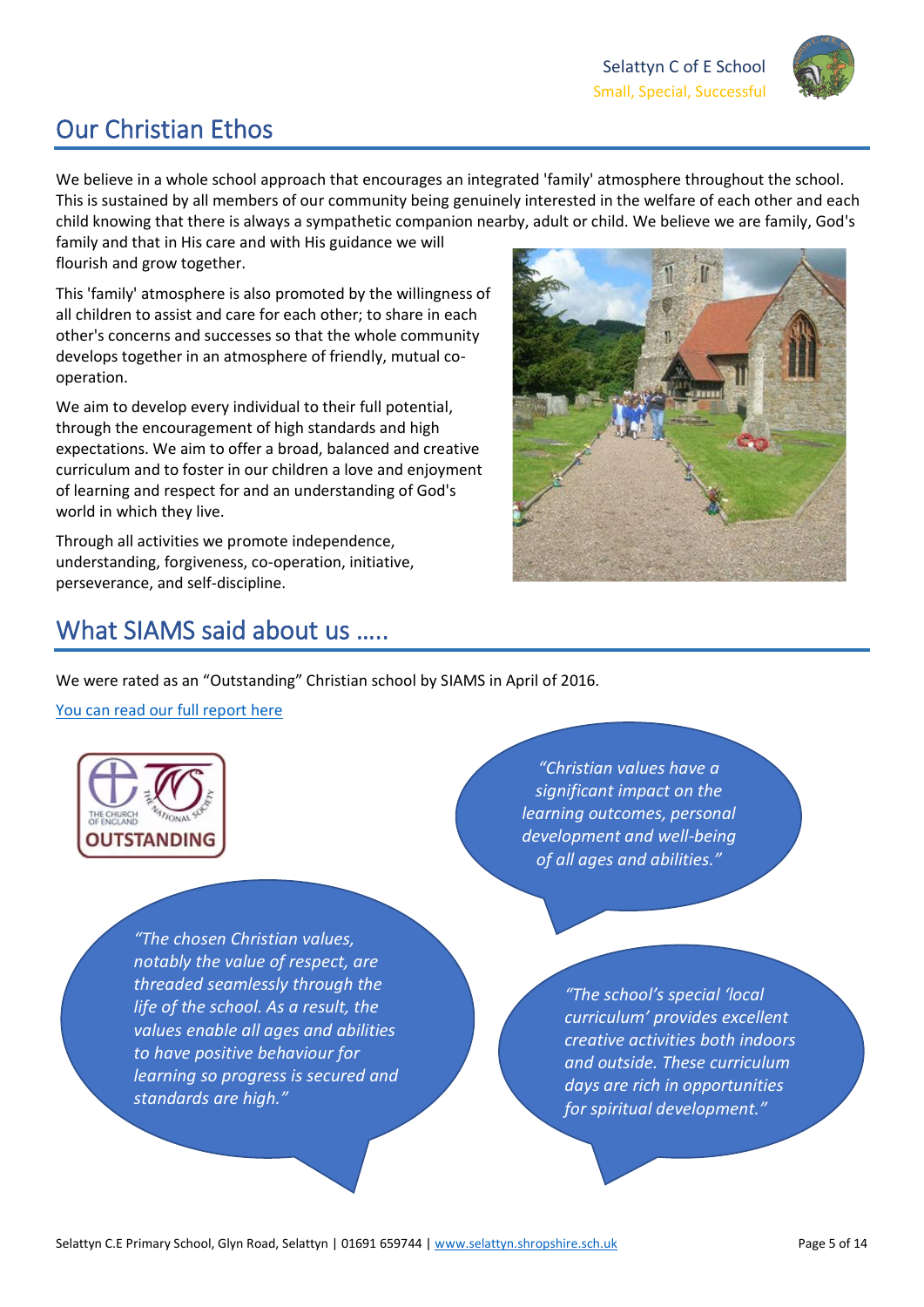

# What our children say they would like their new Headteacher to be…

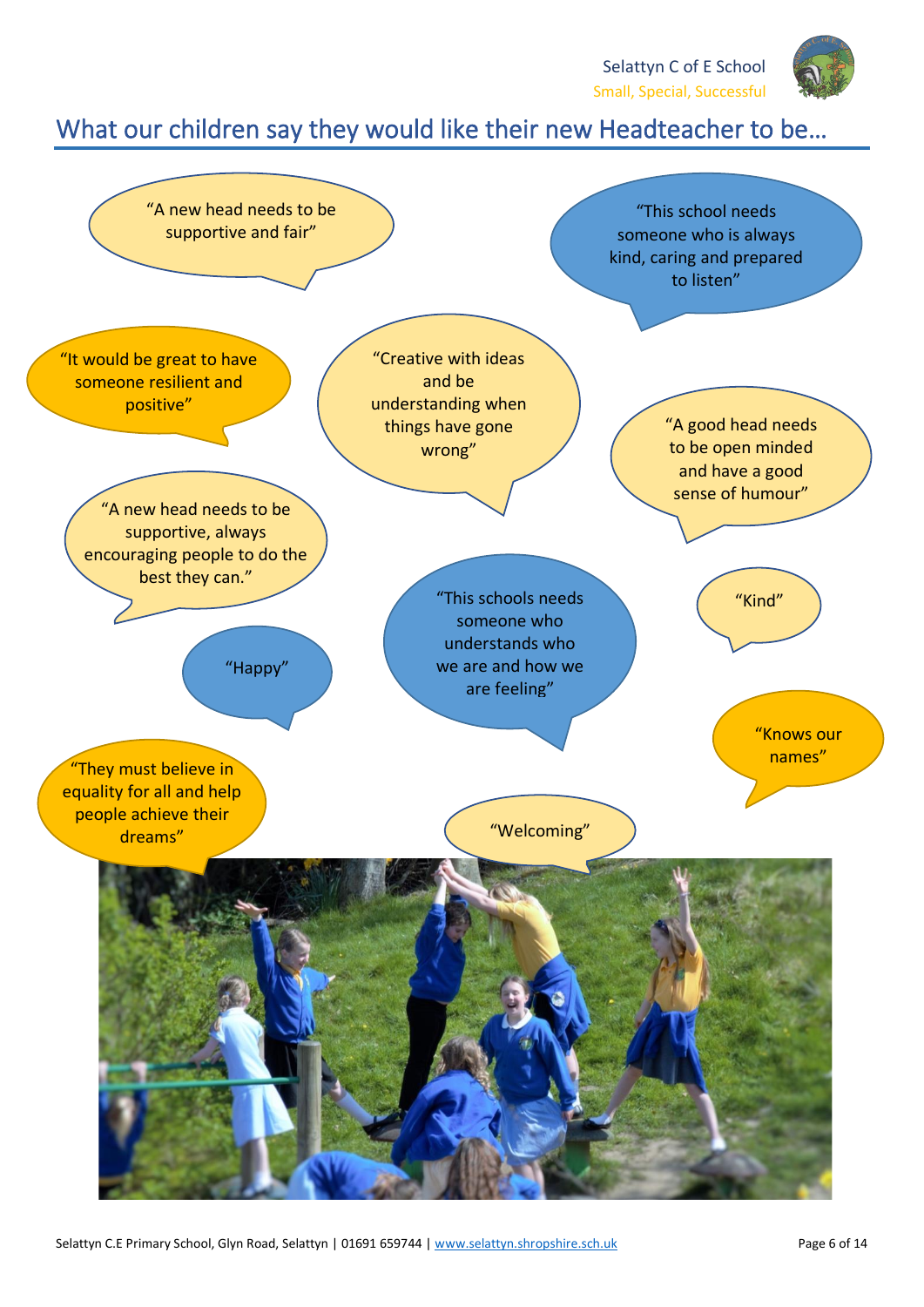

# Key School Information

| <b>Key School Information</b>                  |                                                                                                    |
|------------------------------------------------|----------------------------------------------------------------------------------------------------|
| <b>Type of School</b>                          | Church of England Voluntary Controlled Primary School                                              |
| <b>Age Range</b>                               | $4 - 11$                                                                                           |
| Location                                       | Selattyn, Oswestry, SY10 7DH                                                                       |
| <b>Budget</b>                                  | Healthy financial position                                                                         |
| <b>Number of Teaching Staff and Assistants</b> | 4 teachers (including part-time),<br>6 teaching assistants,<br>contracted sports coach,<br>1 SENCO |
| Number of children on role                     | 92                                                                                                 |
| <b>PAN</b>                                     | 13                                                                                                 |
| % of children on SEND Register                 | 13.04%                                                                                             |
| % of children eligible for FSM                 | 6.52%                                                                                              |
| <b>Attendance 2020/2021</b>                    | 98.32%                                                                                             |

Further information can be found on:

Selattyn C of E Primary School - [GOV.UK \(get-information-schools.service.gov.uk\)](https://www.get-information-schools.service.gov.uk/Establishments/Establishment/Details/123499)

# Class Organisation

There are 4 classes in the school in the following configuration:

| Class            | Age Range   | Teacher                                                    | <b>Teaching Assistant</b>         |
|------------------|-------------|------------------------------------------------------------|-----------------------------------|
| Class 1W         | Reception   | Miss M Ward                                                | Ms L Morris / Ms W Brookes -Jones |
| Class 2B         | Years 1 & 2 | Mrs H Betts                                                | Mrs S Orritt<br>Mr M Smaje (HLTA) |
| <b>Class 3PH</b> | Years 3 & 4 | Mrs S Hardacre (Mon, Tues)<br>Mr D Patch (Wed, Thurs, Fri) | Mrs M Lloyd                       |
| Class 4M         | Years 5 & 6 | <b>Head Teacher</b><br>Mrs S Hardacre (1 day)              | Mrs H Haralambous (HLTA)          |
|                  |             | $HT$ release = 2 days                                      |                                   |
|                  |             | Mr M Smaje                                                 | SENCO from September 2022         |

For further information on the school, please see our school website: [www.selattyn.shropshire.sch.uk](http://www.selattyn.shropshire.sch.uk/)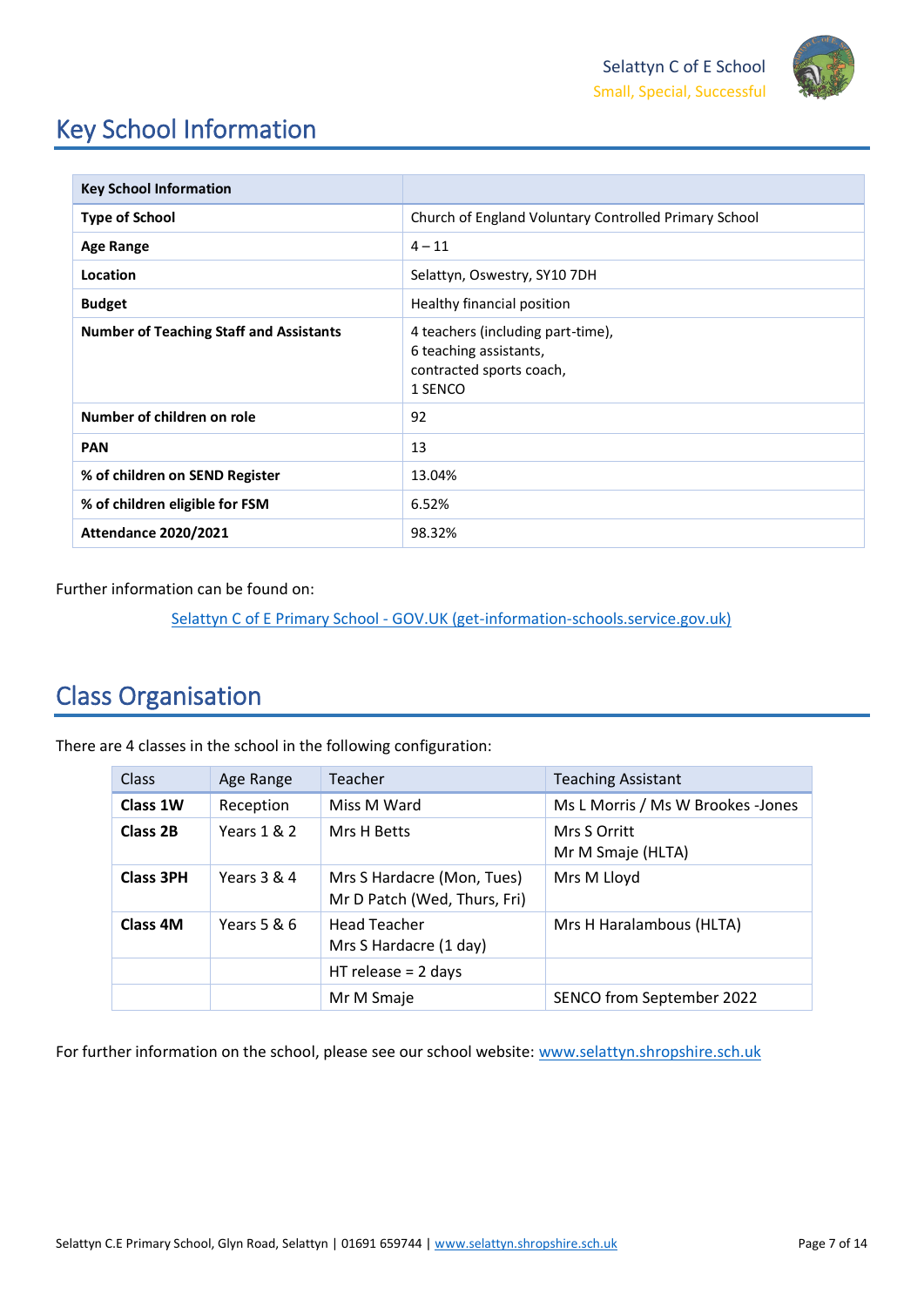

# School Performance Data

Figures based on 2019 Performance data (Last published data)

## Progress score in reading, writing and maths <sup>@</sup>



## Further performance data can be found at:

<https://www.compare-school-performance.service.gov.uk/school/123499/selattyn-cofe-primary-school/primary>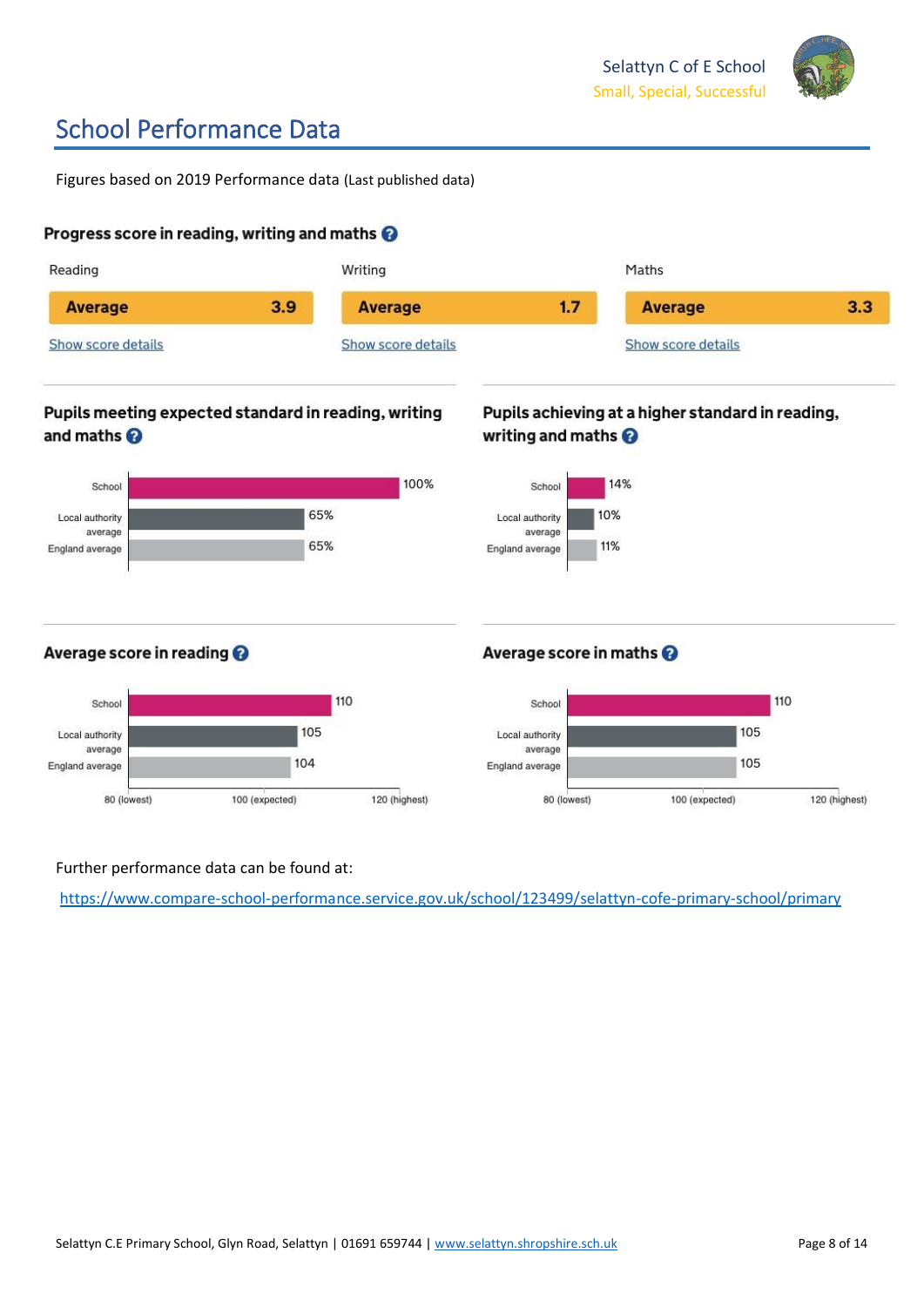

# Primary Education in Shropshire

Shropshire is the largest inland county, bordered by Wales, Worcestershire, Herefordshire, Telford and Wrekin, the West Midlands, Staffordshire and Cheshire. It is a county of interesting variety of character and landscape, from sparsely populated agricultural areas to the County Town of Shrewsbury. It offers a wide range of places in which to live and work and easy access via the M54, A5, M6 and rail to the rest of England, Scotland and Wales.

The Administrative Centre of the Council and support to schools is based at the Shirehall, located within Shrewsbury. The Executive Director, Tanya Miles, leads the provision of support to schools which offers a full range of services to primary schools and their parents, pupils, Governors and staff in line with Development Plans.

The Local Authority's policy is that the school curriculum should help all pupils to:

- enjoy learning and perceive education as a life-long process;
- develop the attitude, understanding and skills necessary, now and in the future, to exercise independence and initiative and to work, participate and thrive in a democratic society;
- to fully involve pupils in each of the following areas of learning and experience in all years: aesthetic and creative; mathematical; scientific; human and social; moral; spiritual; linguistic and literacy; physical; technical.
- develop lively, enquiring minds and the ability to:
	- $\circ$  find and use information
	- o question and debate rationally
	- $\circ$  apply understanding and skills in order to address issues, solve problems and carry out practical tasks
- develop worthwhile personal values and attitudes, including good manners and respect for others, and gain a clear understanding of the ways of life of other people and other cultures;
- understand the world in which they live and the interdependence of individuals, groups and nations;
- develop appreciation and concern for the environment;
- work co-operatively with others, including developing confidence and respect in relating to adults;
- develop self-reliance and the ability to learn independently.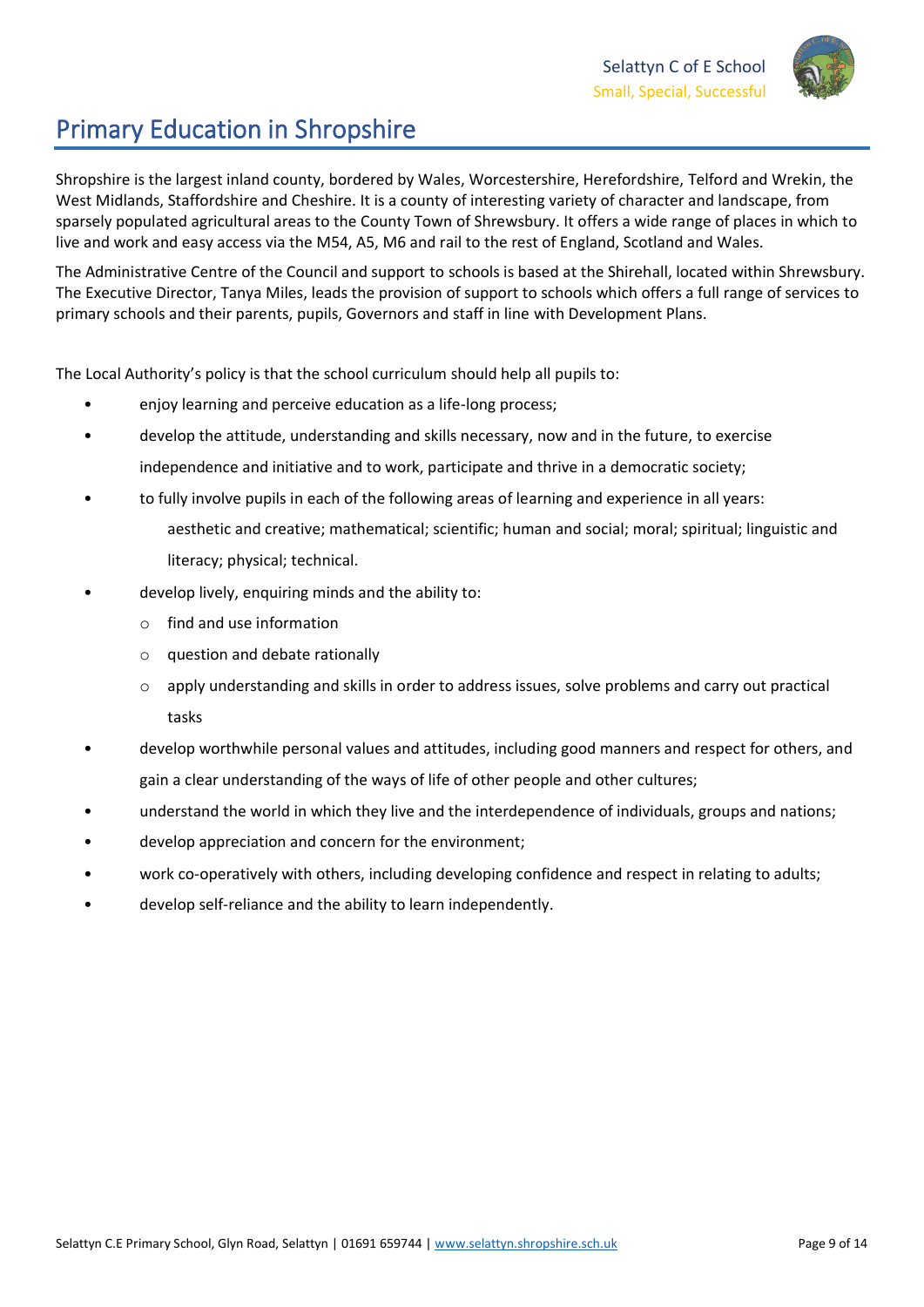

# Job Description

## Job Role: Headteacher, including 3-day teaching commitment

Reviewed during the Headteachers performance management. Accountable to the Governing Body.

## Job details

**Salary:** Group 1 - L6 – L13 ( £47,735 – £56,721 ) (potential for higher salary dependent on qualifications and experience, subject to negotiation)

**Hours:** Full-time including 3 day teaching commitment (reviewable in the context of pupil numbers and budget)

**Reporting to:** Governing Body

**Responsible for**: All staff employed at the school, including volunteers

**Pension:** Details about the Teachers' Scheme may be obtained from Teachers' Pensions <https://www.teacherspensions.co.uk/>

Unless notification to the contrary is given it will be assumed that as a full-time employee the successful candidate will contribute to the Teachers' Scheme.

## Main purpose

The headteacher will:

- Fulfil duties as set out in the [School Teachers' Pay and Conditions Document](https://www.gov.uk/government/publications/school-teachers-pay-and-conditions) relating to the Conditions of Employment of Headteacher and in line with the [National Standards of Excellence for Headteachers 2015](https://assets.publishing.service.gov.uk/government/uploads/system/uploads/attachment_data/file/919637/National_Standards_of_Excellence_for_Headteachers.pdf)
- Sustain and further develop the school's ethos, Christian distinctiveness, and strategic direction together with the governing board and through consultation with the school community
- Establish and oversee systems, processes and policies so the school can operate effectively
- Identify problems and barriers to school effectiveness, and develop strategies for school improvement that are realistic, timely and suited to the school's context
- Make sure these school improvement strategies are effectively implemented
- Monitor progress towards achieving the school's aims and objectives
- Allocate financial resources appropriately, efficiently, and effectively
- As Designated Safeguarding Lead take lead responsibility for all safeguarding and child protection in accordance with Keeping Children Safe in Education.

## Qualities

The headteacher will:

- Uphold public trust in school leadership and maintain high standards of ethics, behaviour and professional conduct
- Build positive and respectful relationships across the school community
- Serve in the best interests of the school's pupils.

## Duties and responsibilities

## **School culture and behaviour**

The headteacher will: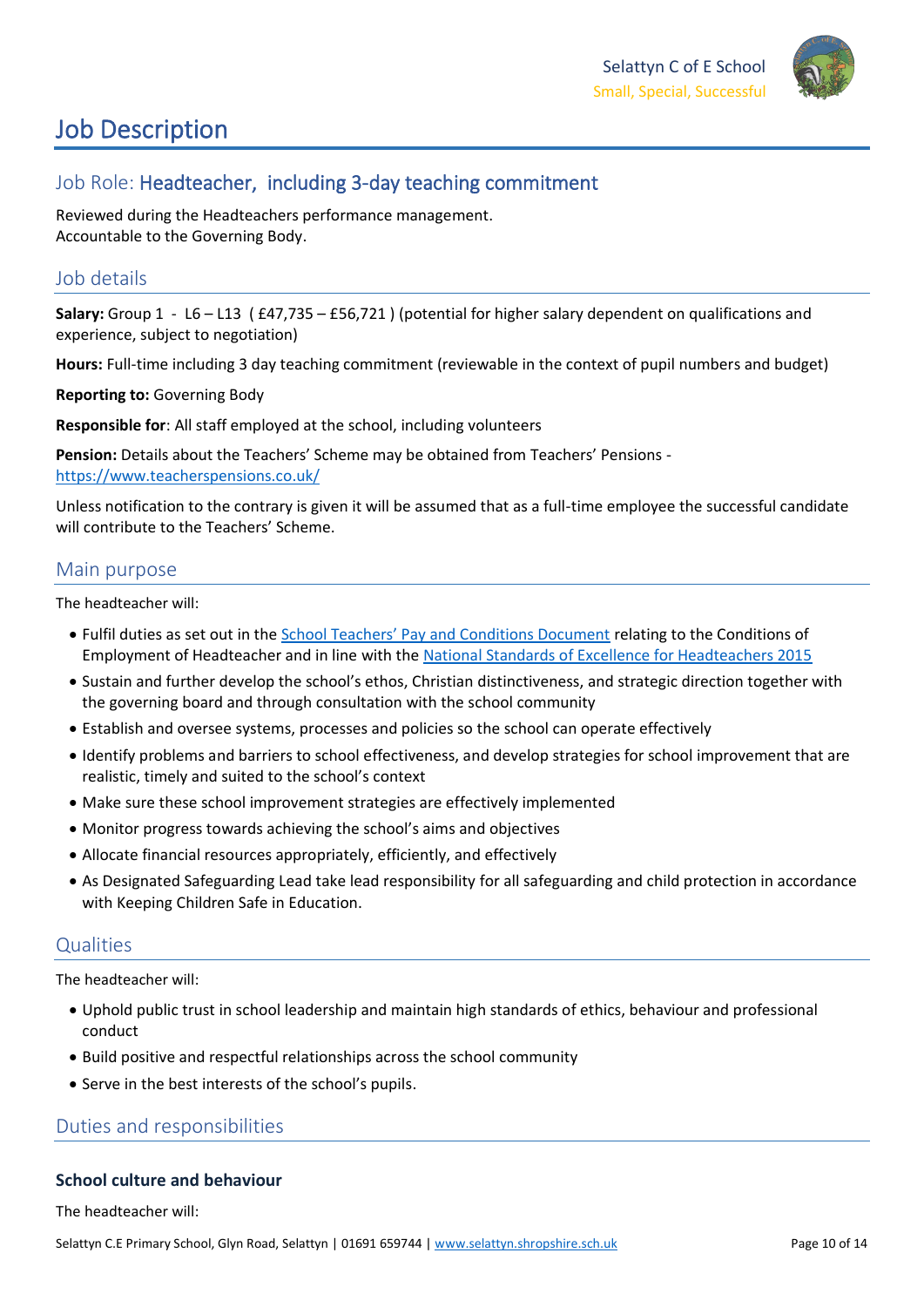

- Ensure all children are treated as individuals and are inspired in their learning, whatever their needs, to fulfil their potential through the expectation of high standards of achievement
- Through excellent interpersonal and communication skills, inspire and lead a team of staff and governors on all aspects of the school's work, creating a shared learning culture and a vibrant curriculum
- Enhance the existing culture where children are eager to learn and care for each other and they experience a positive and enriching school life
- Uphold educational standards in order to prepare pupils from all backgrounds for their next phase of education and life
- Ensure a culture of staff professionalism
- Encourage high standards of behaviour from pupils, built on rules and routines that are understood by staff and pupils and clearly demonstrated by all adults in school
- Use consistent and fair approaches to managing behaviour, in line with the school's behaviour policy.

## **Teaching, curriculum and assessment**

The headteacher will:

- Be an exemplary quality-first teacher, prepared to teach across the primary range
- Establish and sustain high-quality teaching across all subjects and phases, based on evidence
- Ensure teaching is underpinned by subject expertise
- Effectively use formative assessment to inform strategy and decisions
- Ensure the teaching of a broad, structured and coherent curriculum
- Establish curriculum leadership, including subject leaders with relevant expertise and access to professional networks and communities
- Use valid, reliable and proportionate approaches to assessing pupils' knowledge and understanding of the curriculum
- Ensure the use of evidence-informed approaches to reading so that all pupils are taught to read.

## **Additional and special educational needs (SEN) and disabilities**

The headteacher will:

- Promote and enhance the existing fully inclusive culture and practices that enables all pupils to access the curriculum
- Have ambitious expectations for all pupils with SEN and disabilities
- Make sure the school works effectively with parents, carers and professionals to identify additional needs and provide support and adaptation where appropriate
- Make sure the school fulfils statutory duties regarding the [SEND Code of Practice.](https://www.gov.uk/government/publications/send-code-of-practice-0-to-25)

## **Managing the school**

The headteacher will:

- Ensure staff and pupils' safety and welfare through effective approaches to safeguarding, as part of duty of care and as Designated Safeguarding Lead (DSL)
- Take responsibility for keeping up to date about national safeguarding requirements
- Ensure appropriate Child Protection Plans are developed and regularly reviewed for detail and monitor achievement
- Manage staff well with due attention to workload
- Ensure rigorous approaches to identifying, managing, and mitigating risk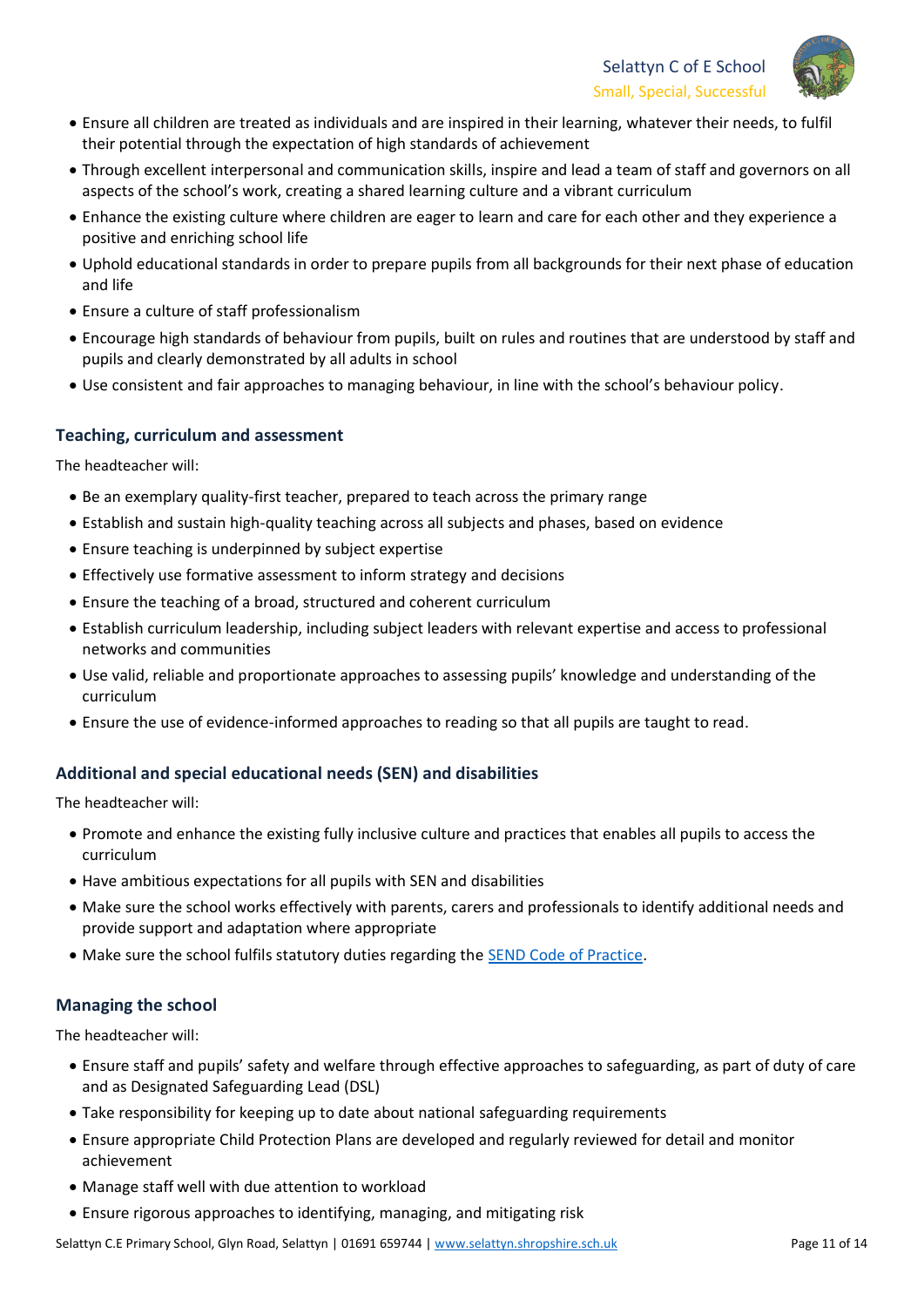

• Manage and organise the school estate efficiently and effectively to ensure that it meets the needs of the curriculum, and health and safety requirements

## **Professional development**

The headteacher will:

- Ensure staff have access to appropriate, high standard professional development opportunities
- Keep up to date with developments in education
- Seek training and continuing professional development to meet needs

#### **Governance, accountability and working in partnership**

The headteacher will:

- Understand and welcome the role of effective governance, including accepting responsibility
- Ensure that staff understand their professional responsibilities and are held to account
- Ensure the school effectively and efficiently operates within the required regulatory frameworks and meets all statutory duties
- Work successfully with other schools and organisations
- Maintain working relationships with fellow professionals and colleagues to improve educational outcomes for all pupils
- Report to Chair of Governors through regular meetings and attend Full Governing Body and committee meetings as required

### **Other areas of responsibility**

• Ensure that Little Badgers (Parent / Carer & toddler group) is run with the same school ethos and vision and follows all school safeguarding policies.

Please note that this is illustrative of the general nature and level of responsibility of the role. It is not a comprehensive list of all tasks that the headteacher will carry out. The postholder may be required to do other duties appropriate to the level of the role.

The post is subject to:

- The terms and conditions for teachers as set out in the School Teachers' Pay and Conditions Act 1991 and any orders made under it;
- The other terms and conditions set out in the various national collective agreements in force from time to time;
- The Local Authority's Rules and Conditions including any local agreement entered into with recognised trade unions;
- Statutory regulations regarding the governance and management of schools as prescribed in the Schools Standards and Framework Act;
- The conditions set out in the Job Description and in the letter of appointment.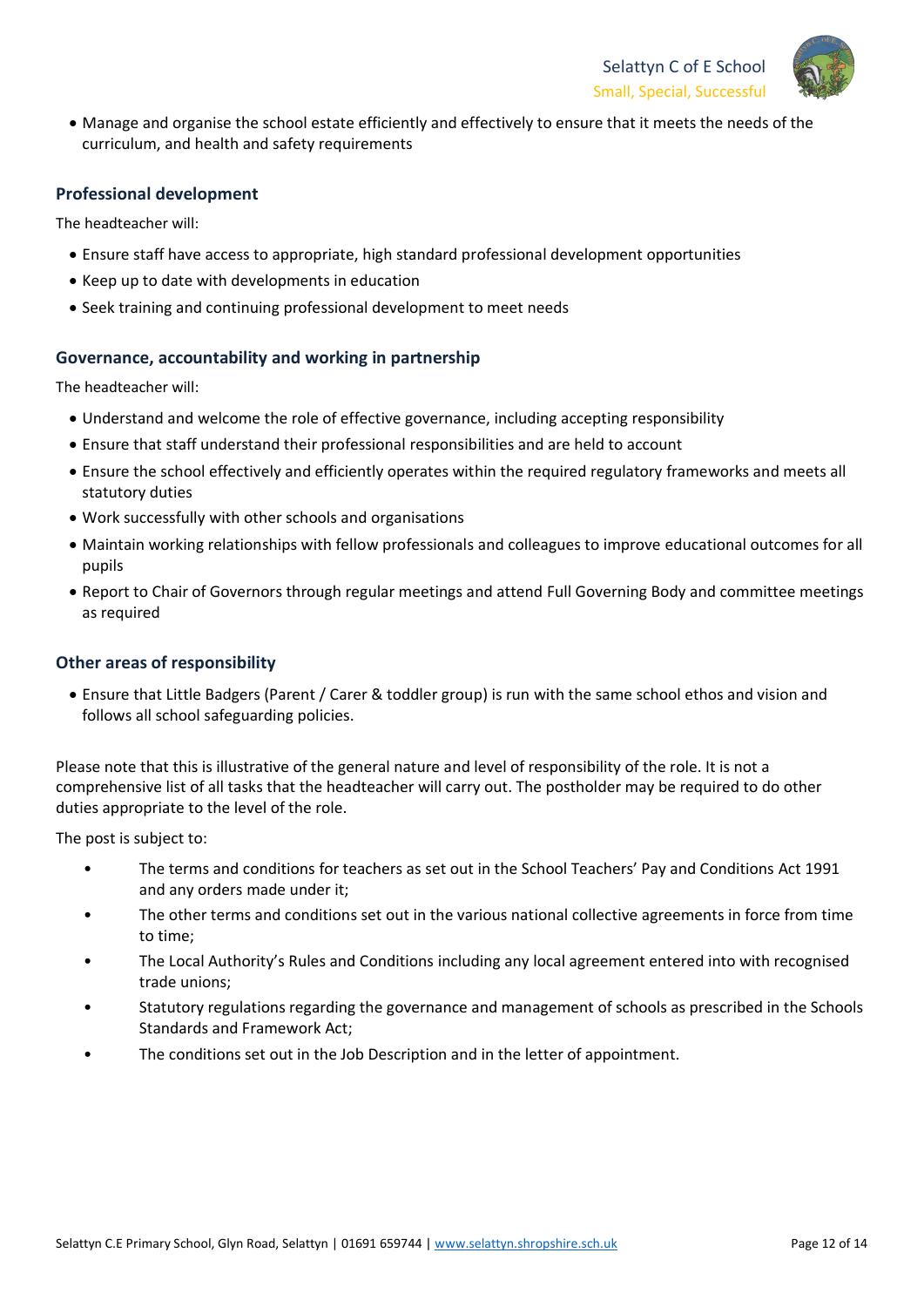

# Person Specification

| <b>Criteria</b>                                                                                                                                               |          | <b>Desirable</b> |
|---------------------------------------------------------------------------------------------------------------------------------------------------------------|----------|------------------|
| <b>Qualifications and Experience</b>                                                                                                                          |          |                  |
| Qualified teacher status                                                                                                                                      |          |                  |
| Degree                                                                                                                                                        | X        |                  |
| National professional qualification for headship (NPQH) or willingness to undertake                                                                           |          | $\times$         |
| Completion of appropriate Child Protection Training or Designated Safeguarding Lead<br>training                                                               | X        |                  |
| Continued professional development                                                                                                                            |          | $\times$         |
| <b>Experience</b>                                                                                                                                             |          |                  |
| Significant experience at least as a senior leader or deputy in a primary school                                                                              |          | X                |
| Successful teaching experience as a class teacher working with pupils across the<br>primary age range and able to model best classroom practise               |          |                  |
| Involvement in school self-evaluation and development planning                                                                                                |          | X                |
| Experience of successfully managing challenging conversations                                                                                                 |          | X                |
| Experience of managing change successfully                                                                                                                    |          | X                |
| <b>Skills and Knowledge</b>                                                                                                                                   |          |                  |
| Ability to develop flexible and effective approaches to learning and teaching which will<br>lead to continuing high standards within the government framework | $\times$ |                  |
| An understanding of small primary school context and how to ensure quality first<br>teaching in mixed year group classes                                      |          | X                |
| The ability to use school data to identify weaknesses and set targets to raise standards                                                                      | X        |                  |
| Understanding of high-quality teaching based on evidence, and the ability to model this<br>for others and support others to improve                           |          | X                |
| Understanding of school finances and the ability to manage school budgets to meet the<br>strategic aims of the school                                         |          | X                |
| Effective communication and interpersonal skills and the ability to understand the views<br>of others                                                         | X        |                  |
| Ability to communicate a vision and inspire others                                                                                                            | X        |                  |
| Ability to build effective working relationships                                                                                                              | X        |                  |
| Understanding of SEND code of practise and how to create a fully inclusive learning<br>environment                                                            |          | X                |
| <b>Personal Qualities</b>                                                                                                                                     |          |                  |
| Ability to inspire and influence people, inspire, challenge, motivate and empower others                                                                      | X        |                  |
| A commitment to getting the best outcomes for ALL pupils and promoting the ethos<br>and values of the school                                                  | X        |                  |
| Ability to work under pressure and prioritise effectively                                                                                                     | X        |                  |
| Commitment to maintaining confidentiality at all times                                                                                                        | X        |                  |
| Commitment to safeguarding and equality, ensuring that personal beliefs are not<br>expressed in ways that exploit the position                                | X        |                  |
| Commitment to promoting the Christian vision and ethos of a C of E School                                                                                     | X        |                  |
| Energy, resilience, humour, and perseverance                                                                                                                  | X        |                  |
| Commitment to uphold the 7 principles of public life (the Nolan principles) at all times to<br>safeguard the reputation of the school                         |          |                  |